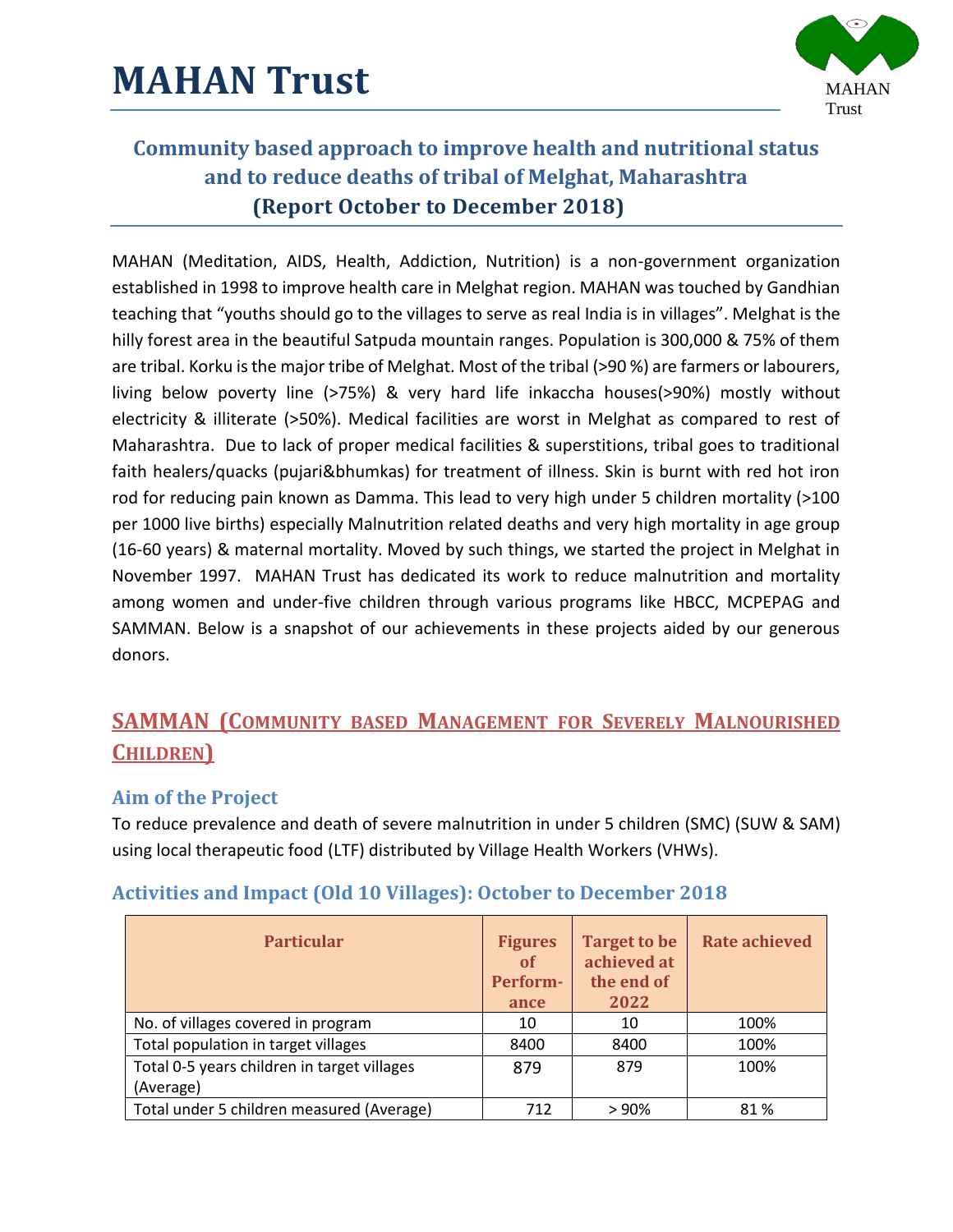

| Under 5 Children suffering from SAM (Only<br>SAM+SAM&SUW)(Average)                          | 48  | $<1\%$ | 6.78%   |  |
|---------------------------------------------------------------------------------------------|-----|--------|---------|--|
| Under 5 Children suffering from SUW (Only SUW<br>+ SAM&SUW) (Average)                       | 82  | < 10%  | 11.56%  |  |
| Under 5 Children suffering from<br>SAM+SUW(Average)                                         | 25  |        | 3.51%   |  |
| Under 5 Children suffering from Severe<br>Malnutrition (SAM or SUW or SAM+SUW)<br>(Average) | 105 | <14%   | 14.84 % |  |
| Case fatality rate (CFR) of Treated SMC                                                     | 0   | $<$ 4% | 0       |  |
| Case fatality rate (CFR) of overall SMC                                                     |     | < 10%  | 0 %     |  |
| SAM=Severe Acute Malnutrition. SUW= Severe Underweight<br>SMC = Severely Malnourished Child |     |        |         |  |

There was not a single death amongst treated SMCs and hence we could achieve WHO target of CFR of  $<4\%$ .

New 20 Villages

| <b>Particular</b>                           | <b>Figures of</b><br><b>Performance</b> | <b>Target to be</b><br>achieved at<br>the end 2022 | Rate<br>achieved | <b>Remark</b> |
|---------------------------------------------|-----------------------------------------|----------------------------------------------------|------------------|---------------|
| No. of villages covered in program          | 22                                      | 20                                                 | >100%            |               |
| Total population in target villages         | 19878                                   | 18070                                              | >100%            |               |
| Total 0-5 years children in target villages | 2009                                    | 1826                                               | >100%            |               |
| Total under 5 children measured             | 1592                                    | > 90%                                              | 79.24 %          |               |
| Under 5 Children suffering from SAM         | 74                                      | $< 1\%$                                            | 4.62 %           |               |
| (Only SAM+SAM&SUW(Average)                  |                                         |                                                    |                  |               |
| Under 5 Children suffering from SUW         | 236                                     | < 10%                                              | 14.82 %          |               |
| (Only SUW + SAM&SUW) (Average)              |                                         |                                                    |                  |               |
| Under 5 Children suffering from             | 53                                      |                                                    | 3.35%            |               |
| SAM+SUW(Average)                            |                                         |                                                    |                  |               |
| Under 5 Children suffering from Severe      | 256                                     | < 14%                                              | 16.10%           |               |
| Malnutrition (SAM or SUW or                 |                                         |                                                    |                  |               |
| SAM+SUW)((Average)                          |                                         |                                                    |                  |               |
| Case fatality rate (CFR) of Treated SMC     | $\Omega$                                | <4%                                                | 0 %              |               |
| Case fatality rate (CFR) of overall SMC     | 0                                       | < 10%                                              | 0 %              |               |

There was not a single death amongst treated SMCs and hence we could achieve WHO target of CFR of  $<4\%$ .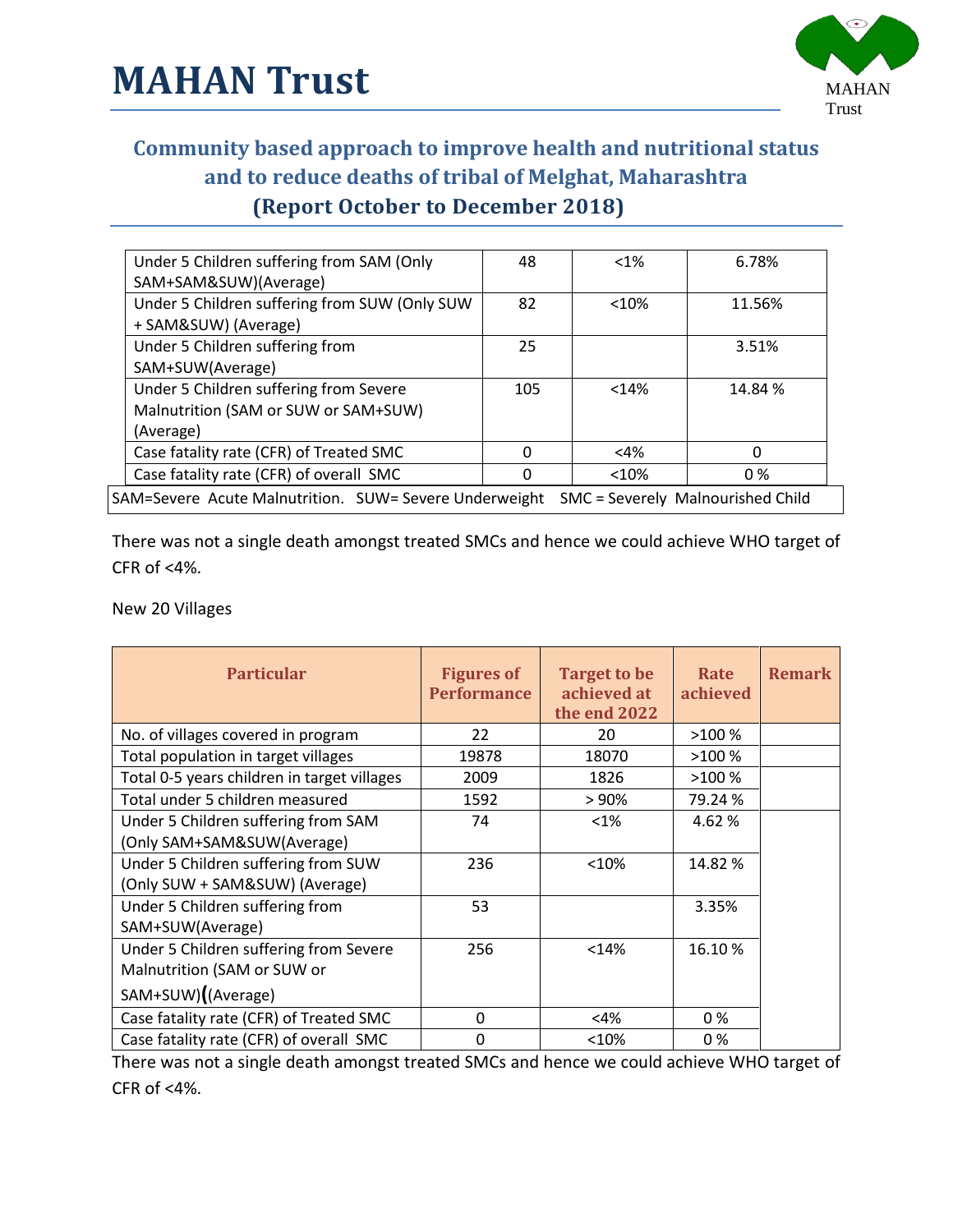

## **HBCC (HOME BASED CHILD CARE PROGRAM)**

#### **Aim of the Project**

To reduce under 5 children mortality rate and prevalence of malnutrition.

#### **Activities and Impact old 10 Villages**

No. of patients treated by VHWs: - 534

#### Behavior change communication – 9426

| <b>Intervention Area</b>        | <b>Figures of</b><br><b>Performance</b> | <b>Targets to be achieved</b><br>at the end of 2022. | <b>Impact</b><br>achieved |  |
|---------------------------------|-----------------------------------------|------------------------------------------------------|---------------------------|--|
| Still Birth Rate                |                                         | < 10                                                 | 18.18                     |  |
| <b>Perinatal Mortality Rate</b> | າ                                       | < 25                                                 | 36.36                     |  |
| Neonatal Mortality Rate.        |                                         | < 25                                                 | 18.18                     |  |
| Infant Mortality Rate.          | 2                                       | $<$ 35                                               | 36.36                     |  |
| Under 5 Mortality Rate.         | 3                                       | < 50                                                 | 54.55                     |  |
| Live Births                     | 55                                      |                                                      |                           |  |

#### **Activities and Impact New 20 Villages**

No. of patients treated by VHWs: - 127

Behavior change communication of beneficiaries –5987

| <b>Intervention Area</b>        | <b>Figures of</b><br><b>Performance</b> | <b>Targets to be achieved</b><br>at the end of 2022. | <b>Impact</b><br>achieved |  |
|---------------------------------|-----------------------------------------|------------------------------------------------------|---------------------------|--|
| <b>Still Birth Rate</b>         |                                         | < 10                                                 | 15.54                     |  |
| <b>Perinatal Mortality Rate</b> | 6                                       | < 25                                                 | 31.02                     |  |
| Neonatal Mortality Rate.        | 3                                       | < 25                                                 | 15.54                     |  |
| Infant Mortality Rate.          | 3                                       | < 35                                                 | 15.54                     |  |
| Under 5 Mortality Rate.         | 5                                       | < 50                                                 | 25.93                     |  |
| Live Births                     | 193                                     |                                                      |                           |  |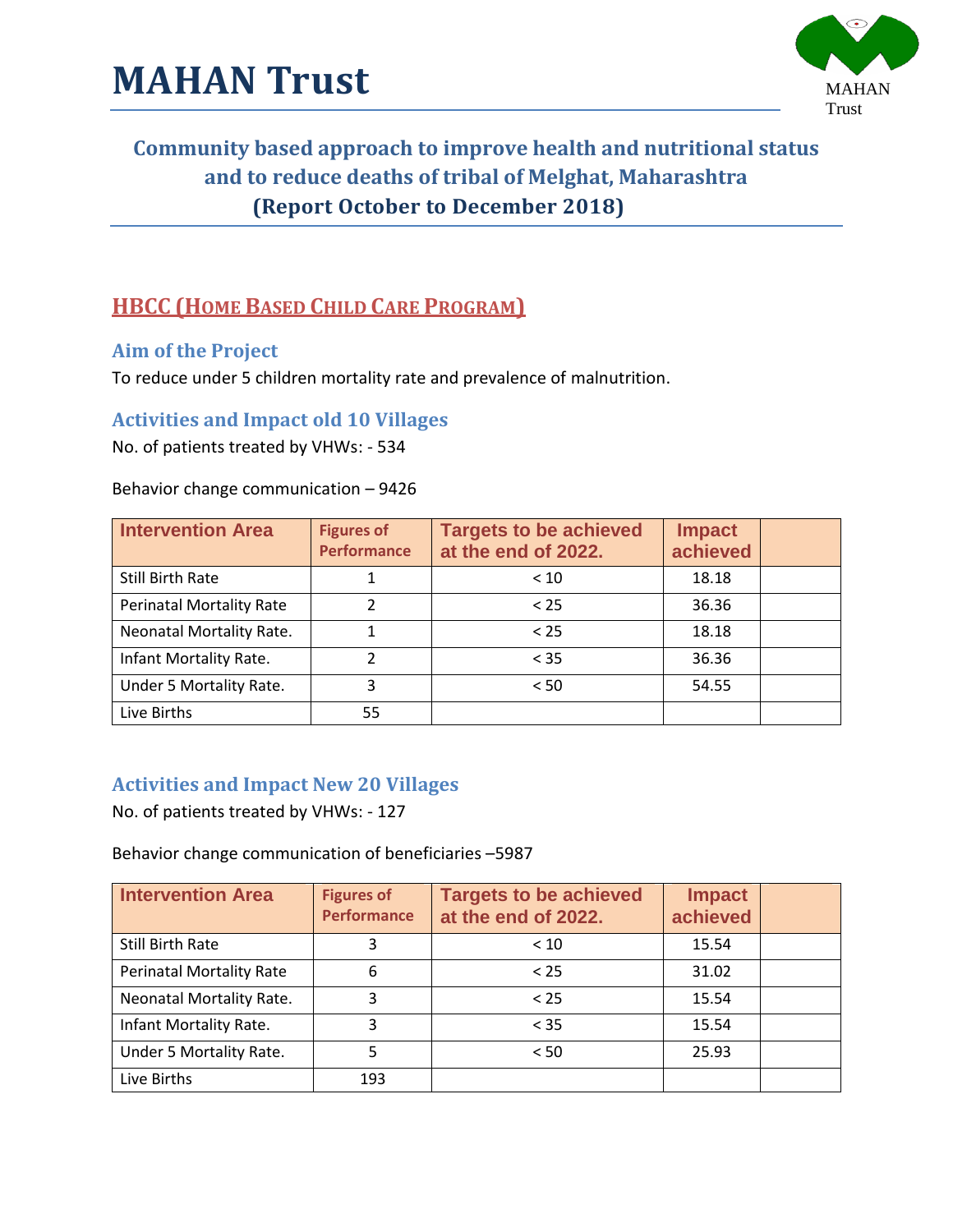

## MCPEPAG (MORTALITY CONTROL PROGRAM FOR ECONOMICALLY PRODUCTIVE AGE GROUP, 16-60 YEARS)

### **Aim of the Project**

To reduce number of deaths in 16-60 years age group.

#### **Activities and Impact**

This program involves treatment of patients suffering from hypertension, malaria, diarrhea, asthma and referral of patients of TB, heart diseases, anemia, etc. to hospital.

Report of old 10 Villages:-

MCPEPAG population 5515.

Total number of beneficiaries:- 730

Total number of deaths in this quarter  $-6$ 

| <b>Intervention Area</b>       | <b>Deaths</b> | <b>Targets to be</b><br>achieved at the end<br>of 2022. | <b>Impact</b><br>achieved |  |
|--------------------------------|---------------|---------------------------------------------------------|---------------------------|--|
| Age specific mortality rate    | 6             | <250 per lakh population                                |                           |  |
|                                |               |                                                         | 435.18                    |  |
| <b>Prevalence of untreated</b> | 67            | 4%                                                      | 2.45 %                    |  |
| hypertension May-June 2018     |               |                                                         |                           |  |
| and out of total hypertensive  |               |                                                         |                           |  |
| detected)                      |               |                                                         |                           |  |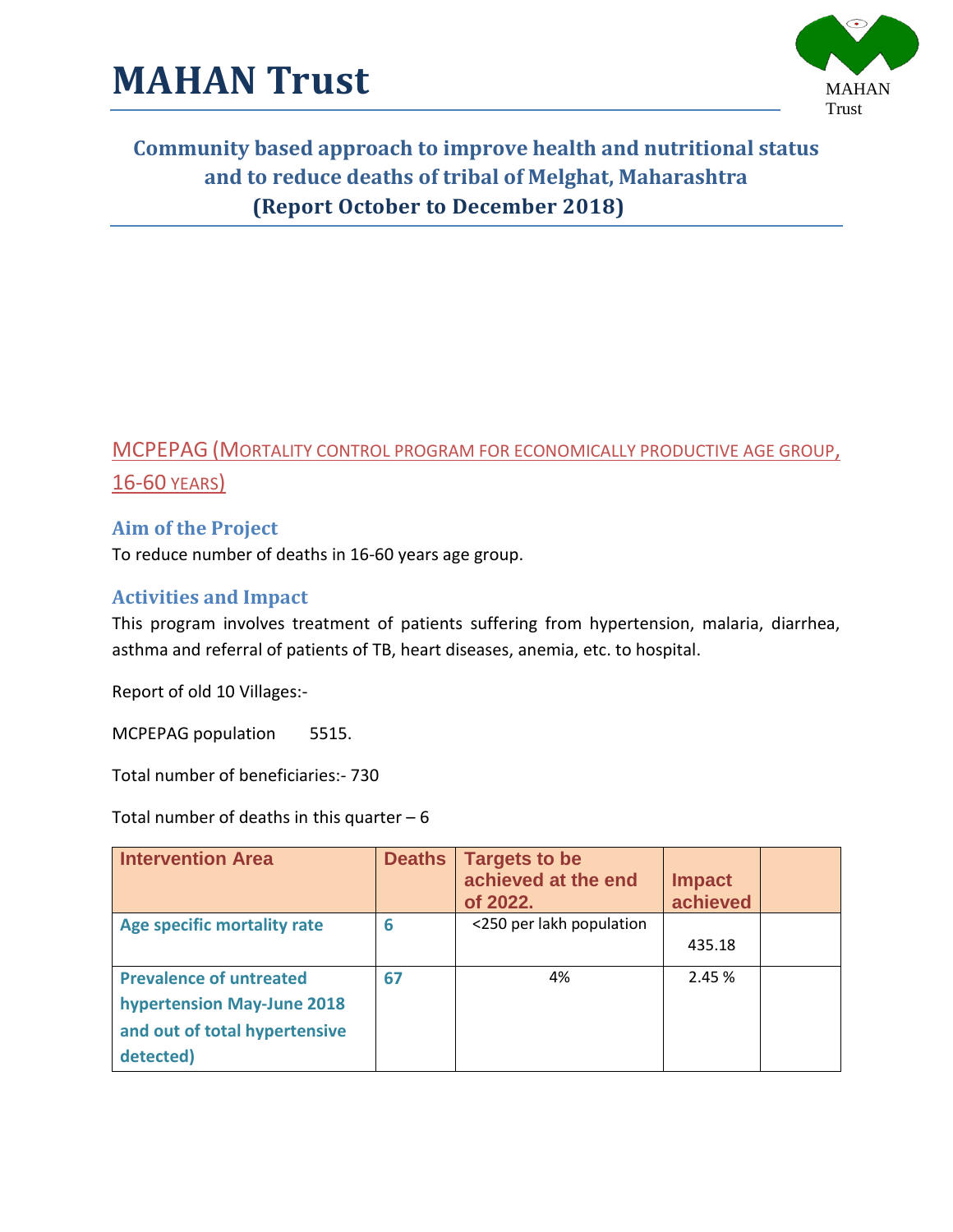

Report of New 22 Villages: -

MCPEPAG population 12645.

Total number of beneficiaries: - No treatment started yet in new 22 villages.

#### **HOSPITAL REPORT:-**

Number of patient treated in OPD:- 2253.

Number of Patients treated in ICU and wards :- 356

#### **SUCCESS STORY:-**

- 1) A 28 years young poor tribal man was not able to walk due post-burn contracture of both knees for one year. He was disabled/handicapped. Due to poverty, he could not be operated outside. He was also suffering from Hepatitis B and hence few hospitals refused his surgery. Our team of dedicated doctor under able leadership of Dr. Gahankari operated him free of cost without any fear at risk of own lives. We hope he will be able to walk normally after few months. I salute to the team for very difficult surgery.
- 2) Fifty-year-old poor male patient was serious and suffering from Acute myocardial Infarction with pulmonary edema with hypoxia with cardiogenic shock. He has been admitted in our intensive care unit and was put on ventilator, oxygen, Low molecular weight Heparin, etc. He is alive and improving. We could save one precious life.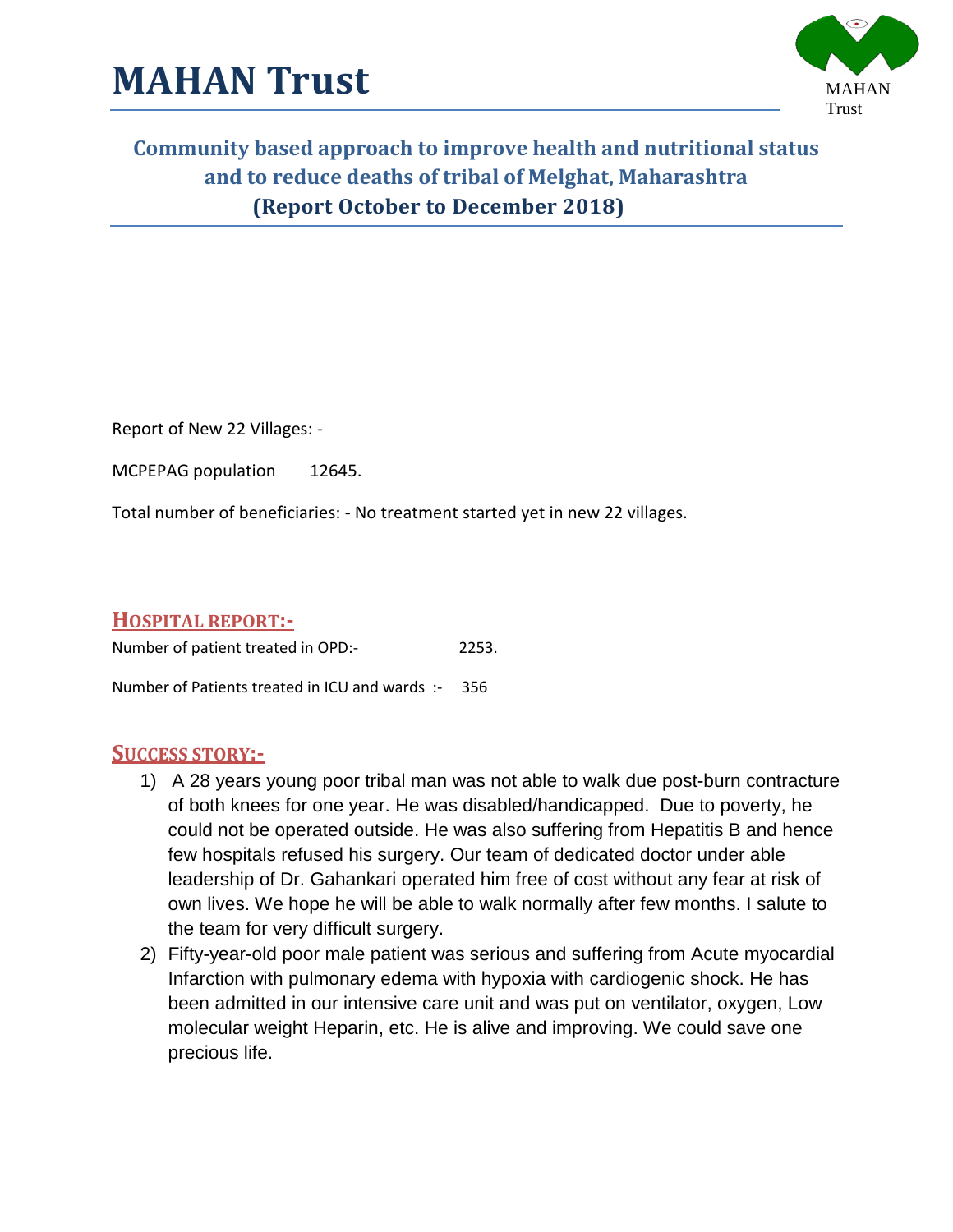

3) Three years male child R/o Dabhyakheda had fever with difficult breathing. He was drowsy for 2 days with Resp. Rate 46/min. He was treated for pneumonia by our VHW with Co- Trimoxazole & Paracetamol for 7 days. The child is well.



4) One 1.5 years female child was brought to hospital on 22.11.2018 having severe Otitis Media. She was treated with antibiotics and cured in a week.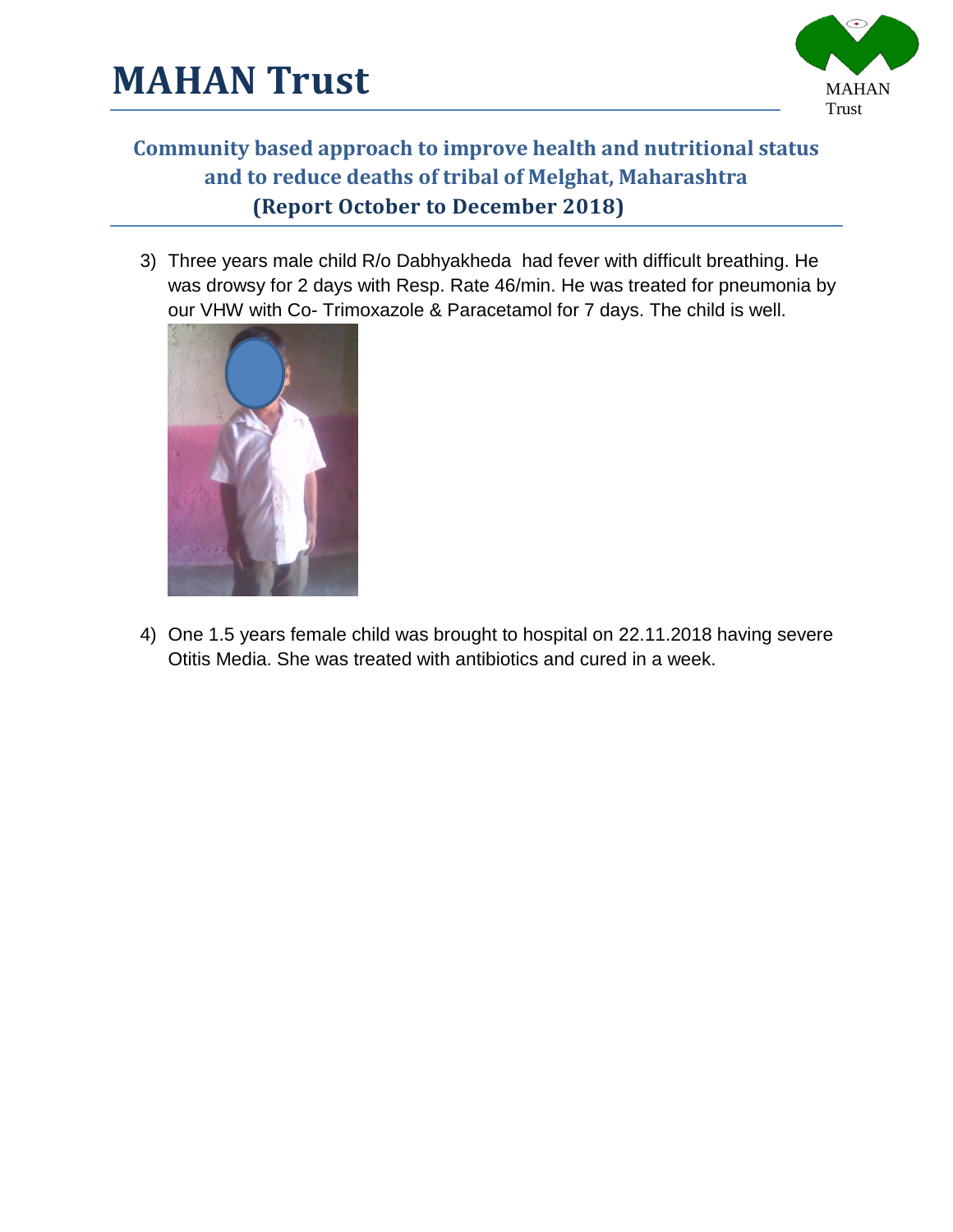





5) One year old male child of Rora had came to hospital on 15-12-2018 having severe scabies. He was treated with Amoxycillin, Permethrin & cetrizine for 1 week. He releived in a week.